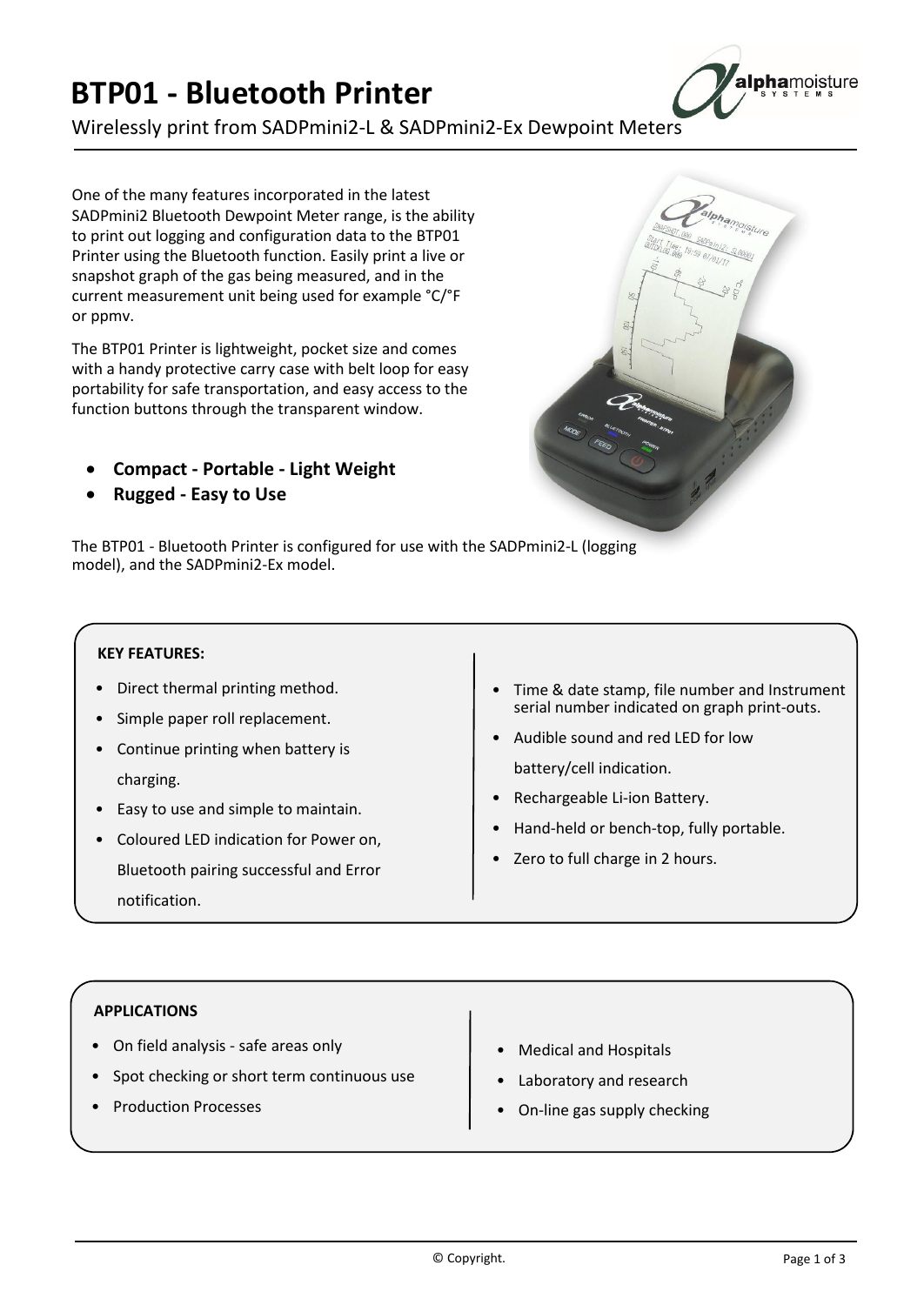

# **BPT01 Bluetooth Printer in more detail**



### peci

| <b>PRINTER DIMENSIONS:</b>                  | POWER ADAPTOR: DC9V/2A.                              |  |  |
|---------------------------------------------|------------------------------------------------------|--|--|
| (Without carry bag)                         | POWER SUPPLY: 1500mAh rechargeable polymer           |  |  |
| Length: 107mm, Width: 78mm, Hight: 47mm     | lithium battery.                                     |  |  |
| (Printer in carry bag)                      | BATTERY/CELL CHARGING: Approximately 2 hours         |  |  |
| Length: 112mm, Width: 84mm, Hight: 53mm     | from flat.                                           |  |  |
| PAPER DIMENSIONS: 58mm wide.                | <b>BATTERY DURATION:</b> Printing at 25% of the area |  |  |
| <b>PAPER DIAMETER: Max 40mm.</b>            | will allow approximate 90 meters of printing.        |  |  |
| <b>EFFECTIVE PRINTING WIDTH: 48mm.</b>      | ALARMS: An audible tone followed by red LED          |  |  |
| <b>INTERFACE: USB / Bluetooth.</b>          | when battery/cell is low.                            |  |  |
| <b>OPERATING TEMPERATURE: 0°C to +50°C.</b> | ERROR LED: This will light if the paper jams or if   |  |  |
| <b>OPERATING HUMIDITY: 10 to 80%.</b>       | there is a data communication error.                 |  |  |
| <b>STORAGE TEMPERATURE: -20°C to +60°C.</b> | WEIGHT: Excluding Paper roll and Carry Bag - 190g.   |  |  |
| <b>STORAGE HUMIDITY: 10 to 90%.</b>         | <b>WARRANTY: 1 years for faulty workmanship and</b>  |  |  |